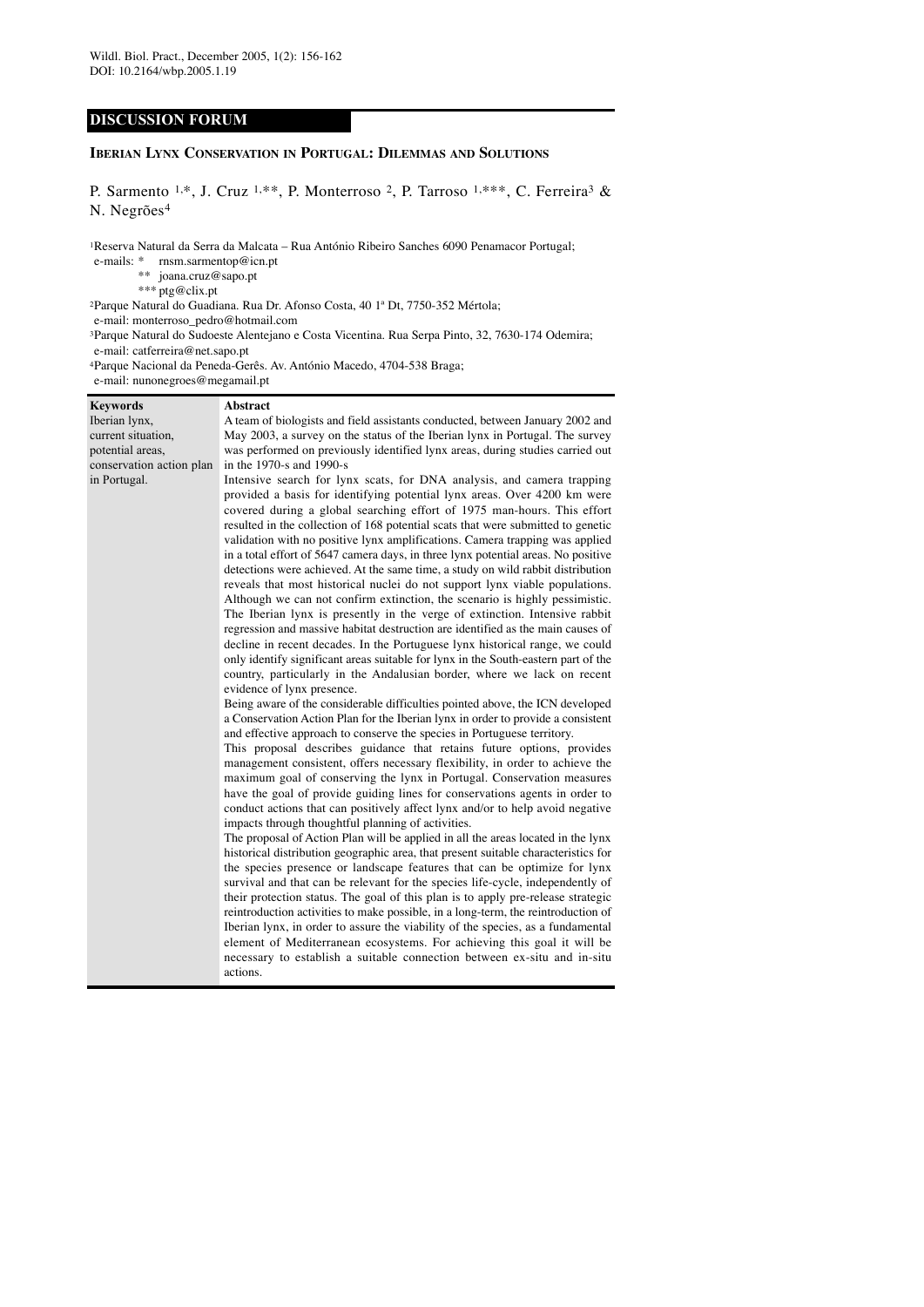# **Introduction**

### *Current situation*

The global situation of the Iberian lynx is quite desperate [1,2] (Fig. 1). The two remnant populations of Andujar and Doñana are facing considerable problems related with prey scarcity, inbreeding and diseases. Recent data from Doñana, based on the use of camera-traps, revealed a total of 37 individuals (including young and subadult animals; P. Pereira, pers. com.). The Andujar population is presently estimated in about 100 animals, including 20-25 breeding females. In 2003, 26 cubs were born in this population and only 6 in Doñana (Gúzman, pers. com.).



Fig. 1. Geographic distribution of Iberian lynx in Spain according to the most recent data (Guzmán et al., 2002; Sarmento et al., 2004). 1- Doñana; 2 – Cardeña-Andujár.

It seems that the only solution for controlling the extinction process is a proper organized programme of captive breeding and reintroduction. Is a well accepted fact that founders for this programme can only be obtained from the two remnant populations in Andalusia. Presently, there are eight Iberian lynxes in captivity, four females and four males [3].

The enforcement of most of the proposed measures by the IUCN for critical endangered species is being systematically delayed and in Portugal, presently, is not possible to apply any of the listed measures in Table 1, considering that either captive or free-ranging animals are unavailable (Table 2).

Table 1. Proposed measures by the IUCN for critically endangered species and their application in Spain and Portugal.

|                                                                    | <b>SPAIN</b> | PORTUGAL       |
|--------------------------------------------------------------------|--------------|----------------|
| Capture of wild animals for captive breeding                       | Yes          | No             |
| Reintroduction of animals in low density areas or extinction areas | No.          | N <sub>0</sub> |
| Sperm bank or frozen embryos                                       | No.          | No.            |
| Maintenance of captive animals for breeding or genetic banking     | Yes          | N <sub>0</sub> |
| Translocation of individuals or genetic material                   | No           | No             |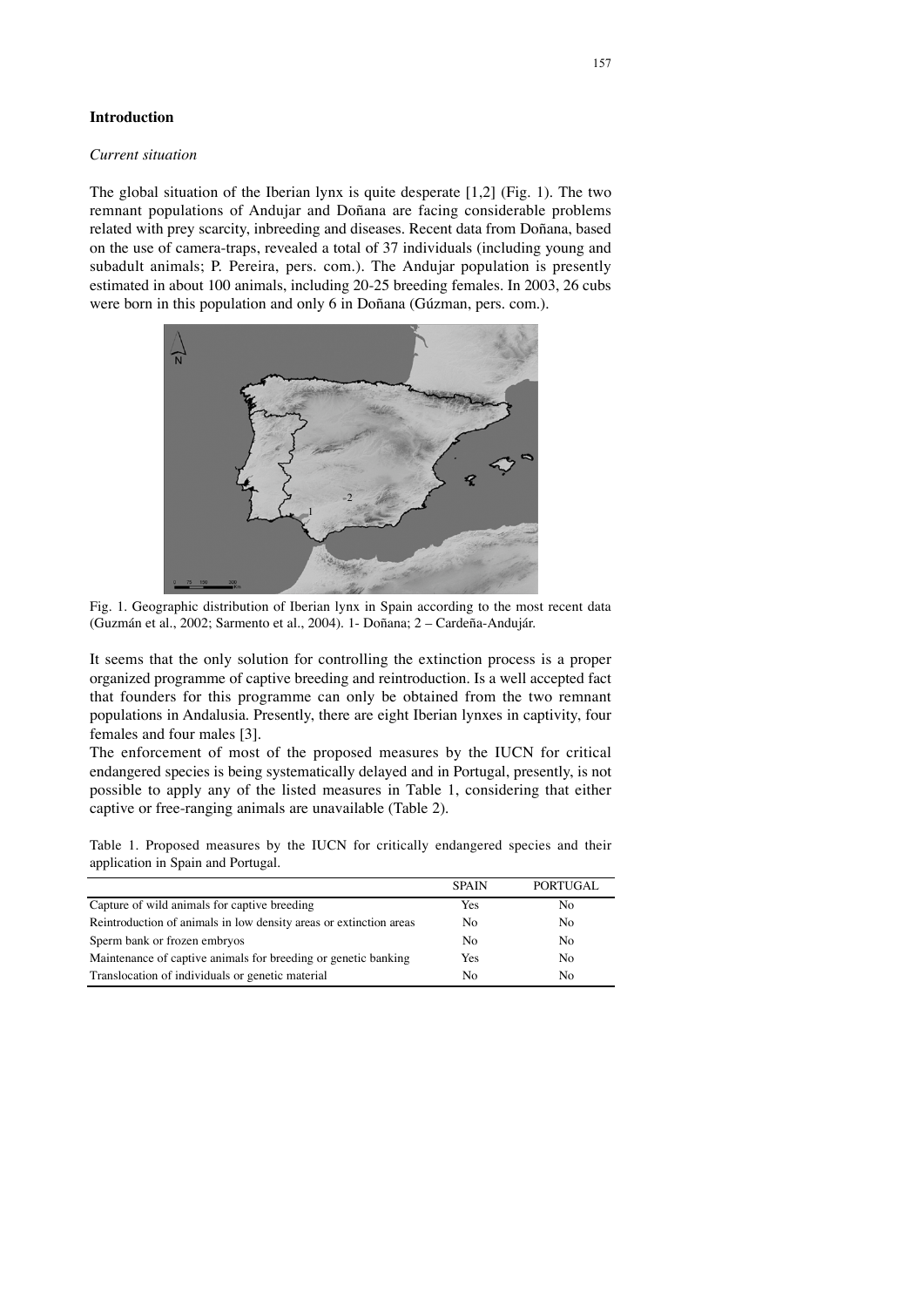|                                             | <b>SPAIN</b>       | <b>PORTUGAL</b> |
|---------------------------------------------|--------------------|-----------------|
| Wild populations with no human interference | No                 | No              |
| Wild populations with human management      | Yes                | No              |
| Captive populations                         | 4 females; 4 males | No              |
| Genomic resource bank (reproductive cells)  | N <sub>0</sub>     | No.             |
| Genomic resource bank (somatic cells)       | Yes                | No.             |

Table 2. Levels of conserving biodiversity and their respective status regarding the Iberian lynx in Spain and Portugal.

# **Conservation Action Plan in Portugal**

The increasing awareness of all the above mentioned difficulties lead the ICN to develope a Conservation Action Plan for the Iberian lynx in order to provide a consistent and effective approach to the conservation of the species in Portuguese territory.

This proposal provides guidance for future options, provides management consistency, while offering the necessary flexibility, to achieve the maximum goal of conserving the lynx in Portugal. The plan relies in four main guidelines:

*1. Using the best scientific information available on Iberian lynx.* We used information from research perfromed throughout the geographic range of the species, recognizing that exists major differences, both in behaviour and ecology, between the Doñana area (the best studied population) and the rest of the lynx distribution;

*2. Acting in a conservative way in terms of habitat alterations.* A conservative approach is the best way to preserve the lynx historical range in order to maintain potentiality for future reintroduction;

*3. Consider the habitat requirements of other wildlife species.* An action plan that integrates recommendations for other endangered species is more likely to be successfully implemented;

*4. Develop a useful, proactive action plan to conserve lynx in its historical range, a rticulated with the Lynx Spanish Conservation Strategy.* The conservation actions proposed in this plan will be focused on suitable areas for lynx or in areas that can be successfully improved for future reintroduction, independently of their conservation status. Actions will act in breeding and dispersal habitats and will be mainly focused on the Portuguese-Spanish border. Therefore, the collaboration with Spanish authorities will be a key factor for the success of the plan.

### **Approach to the development of conservation measures**

The following conservation actions are intended to re-establish lynx populations in Portugal, and to reduce or eliminate threat factors. The goal of the conservation measures is to provide guide lines for conservation agents in order to conduct actions that can positively affect lynx and/or help to avoid negative impacts through thoughtful planning of activities. It is expected that plans that incorporate these actions and projects that implement them, will lead to the species conservation across its range.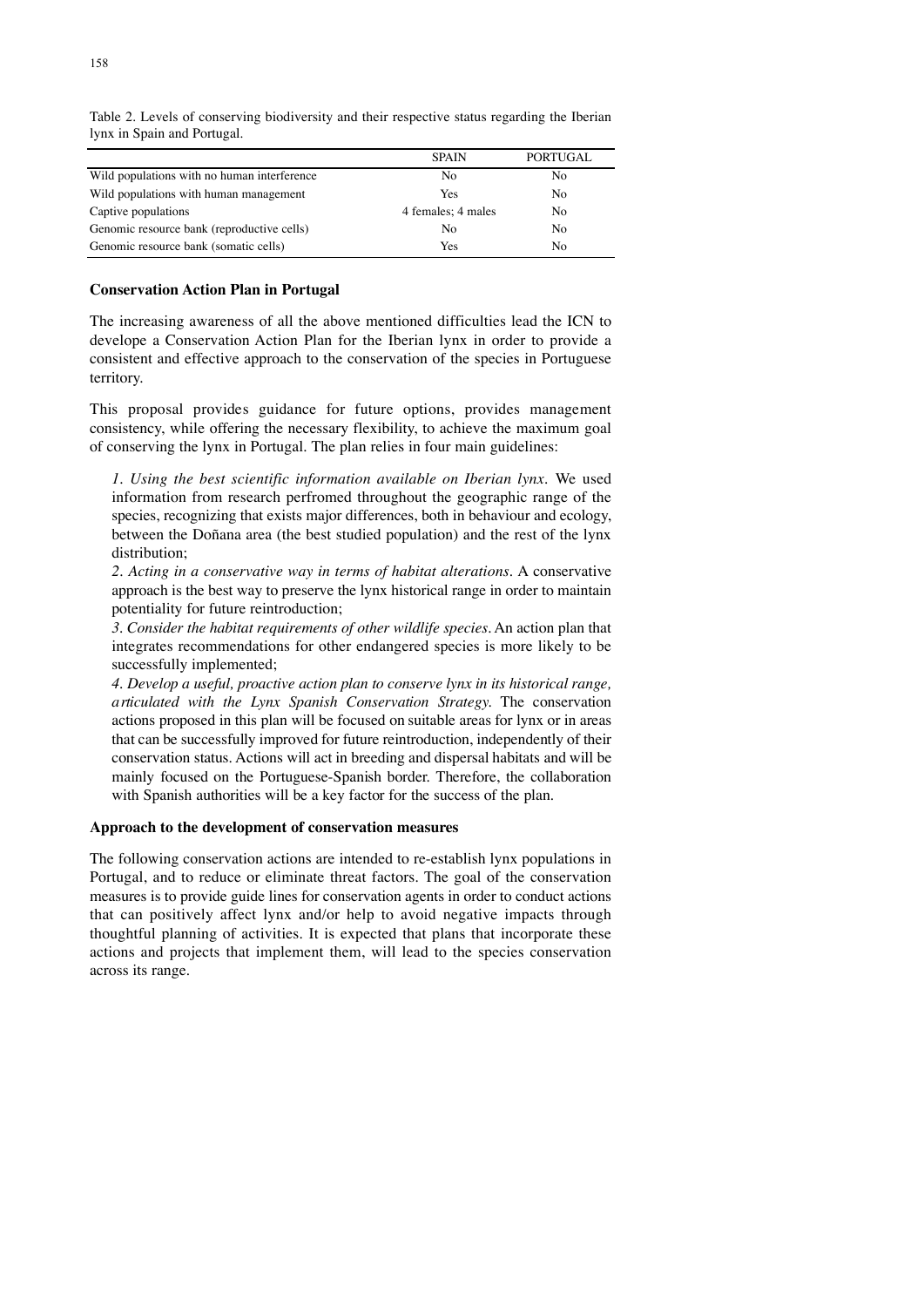As previously described, there is a considerable lack of knowledge on the dynamics of the process that conducted lynx populations to the present pre-extinction stage and therefore we are unaware of the potential effects of several actions upon the species. Consequently, most measures described in the plan are based on the available literature [4-10] and the updating with the information resulting from scientific work and population monitoring.

## **Aplication level**

The proposal of the Action Plan will be applied in all the areas within the lynx historical distribution geographic area<sup>1</sup>, that presented suitable characteristics for the species present or landscape features that can be optimized for lynx survival and that can be relevant for the species life-cycle, regardless of protection status (Fig. 2). We include in this definition residence, dispersal and reproduction habitats.



Fig. 2. Landscape units for the application of the Iberian lynx Conservation Action Plan.

## **Conservation measures**

### *Goals and objectives*

The goal of this plan is to apply pre-release strategic activities in order to allow in the future reintroduction of the Iberian lynx, for assuring the viability of the species-

In order to achieve this goal it is necessary to establish a suitable connection between ex-situ and in-situ actions.

<sup>&</sup>lt;sup>1</sup> Includes the historical populations of Malcata, S. Mamede, Vale do Guadiana, Sado and Algarve-Odemira [5].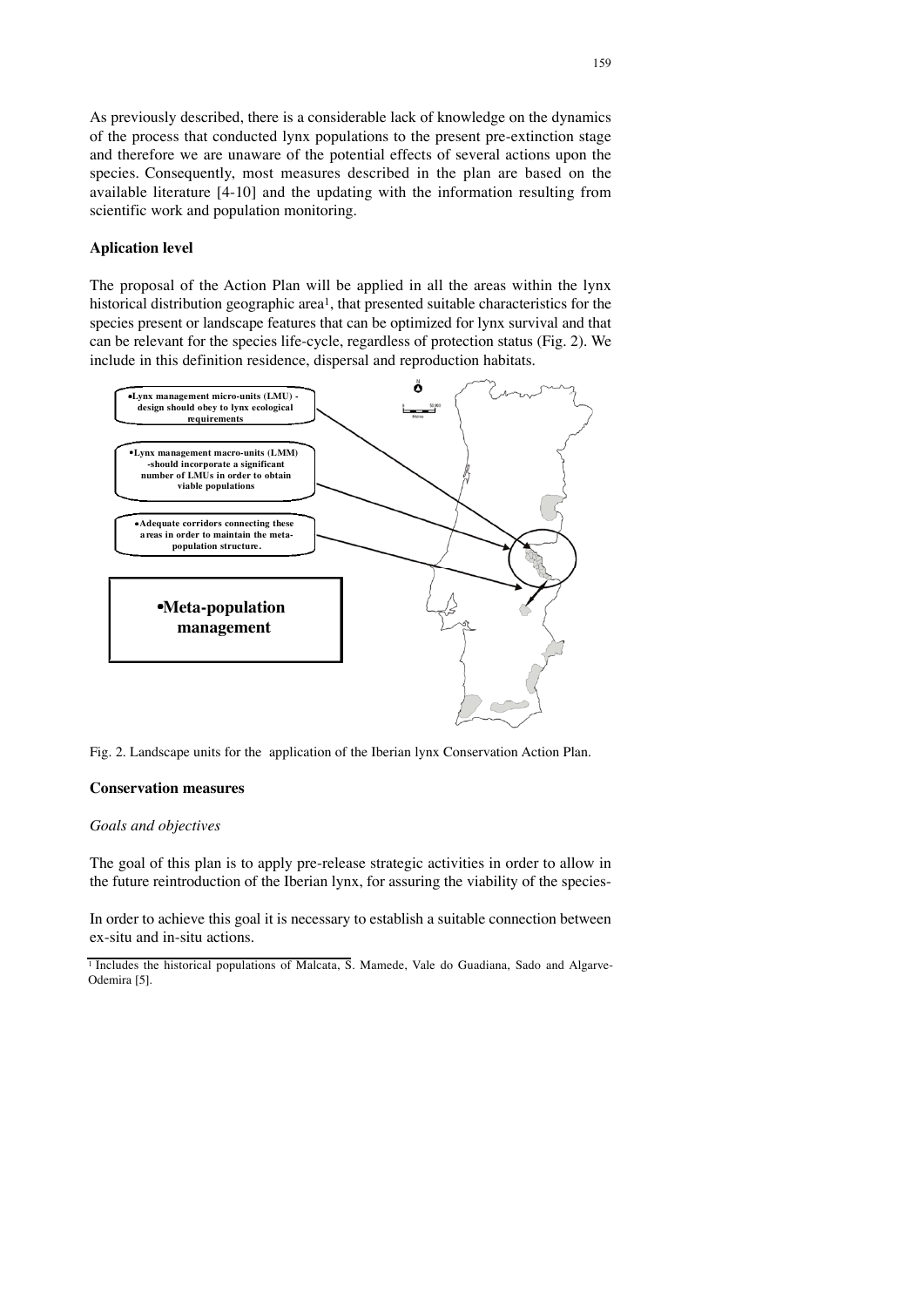# *Ex-situ actions*

Ex-situ actions of the plan will be applied as described in Figure  $3$ . The implementation of these measures in Portugal will be completely dependent of the success of the Spanish captive breeding plan and so it is absolutely necessary the establishment of an official agreement between the Iberian States in order for Portugal to have access to captive-born lynxes.



Fig. 3. Descriptive diagramme of the evolution of ex-situ actions

Presently, several actions related with captive breeding are being applied in Portugal. These actions include putting together a professional team and construction of facilities for breeding and reintroduction.

### *In-situ actions*

The conservation measures will probably be implemented in three different levels of decision-making: home-range level (micro-scale), population level (macro-scale) and ecological corridors, providing broad direction for management activities by establishing goals and guidelines.

The following managements units will be establish (Fig. 4):

### *1. Micro-units for lynx management (MULs)*:

The micro-units for lynx management are intended to be the smallest geographic scale for evaluation and monitoring of the effects of management actions on lynx habitat and correspond to theoretical home-ranges.

The MULs should incorporate all the habitat requirements for the Iberian lynx life cycle and should be managed as the species was present even in case of no detection. This approach is necessary for increasing or maintaining landscape suitability if we choose to apply a reintroduction plan, in order to ensure a proper success.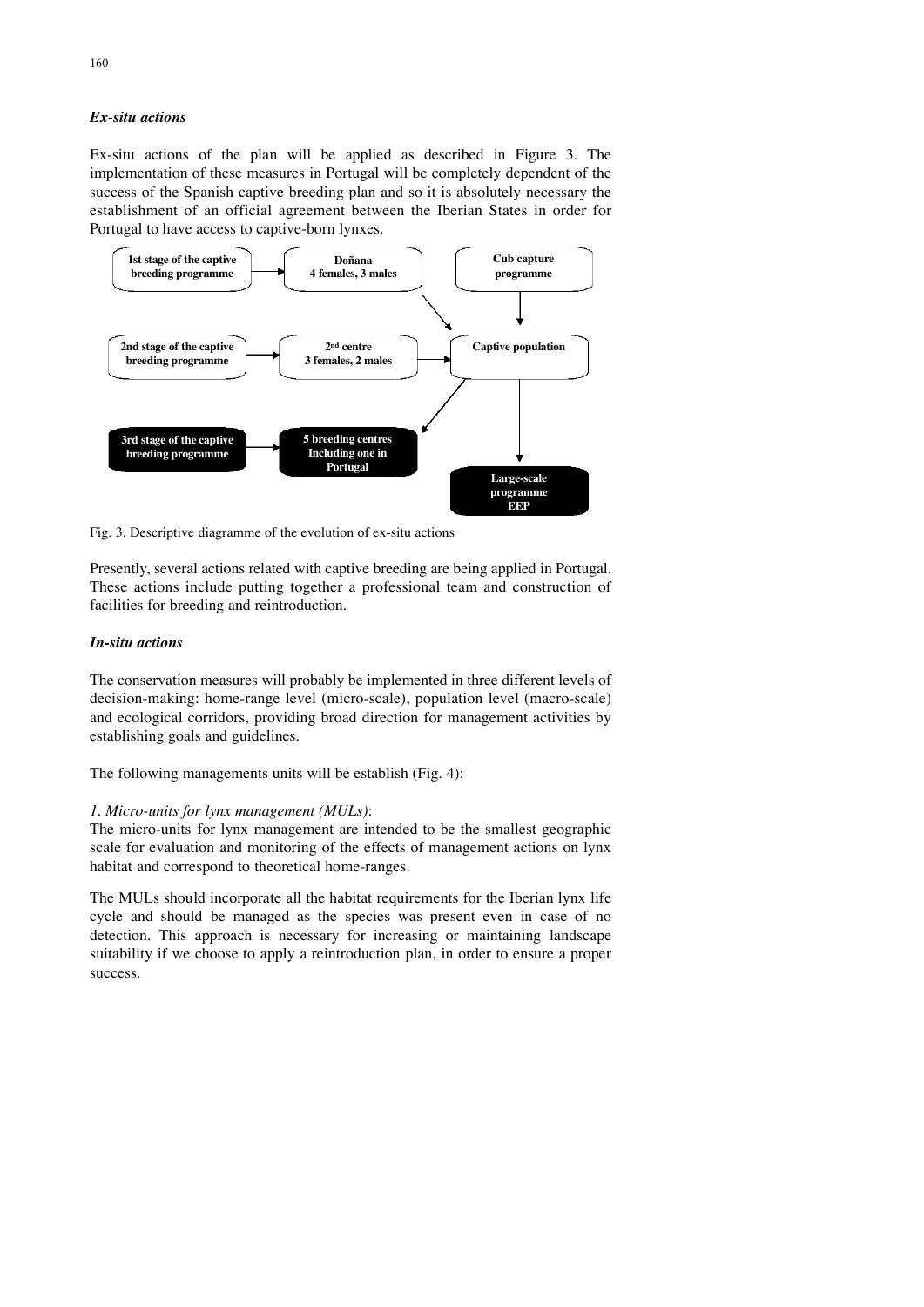### *Guiding lines for establishing MULs*1:

1. The size of MULs should include 650-1 000 hectares of suitable continuous habitat or larger areas in case of fragmented habitat;

2. Widlrabbit density should vary between 1 individual per hectare, during the low density period, and 4.6 rabbits per hectare during the lynx breeding season; 3. General characteristics of MULs should include isolated trees, approximately 40% of scrubland cover and pasture land areas;

4. For each MULs potential lynx habitat should be mapped and reproduction, shelter and hutting areas should be identified;

- 5. Reproduction habitat should amount, at least, to 10 % of the total area;
- 6. Any activity that could altered MUL structure should be regulated;
- 7. Connectivity between MULs should be maintained.

#### *2. Macro-units for lynx management (MALs)*:

MALs corresponde to theoretical populations, being a group of MULs, and this figure was created since the planification of actions and programmes should not be only focused in the home-range level (MUls). The landscape patrons of significant areas, that correspond to potential populations should be taken into account.

#### *3. Ecological corridors*:

Dispersal is a key issue for lynx survival, considering that the meta-population equilibrium could only be achieved if the genetic flow between populations is maintained (Palomares et al., 2000). Thus, the presence of linear landscape elements that allow survivorship and displacements, is critical in terms of conservation. Although this sorts of habitats usually do not allow reproduction and natality, they are essential for the species life-history requirements.



Fig. 4. Phases and application of the Action Plan for Iberian lynx conservation in Portugal.

1Conception based on Palomares (2001) [8].